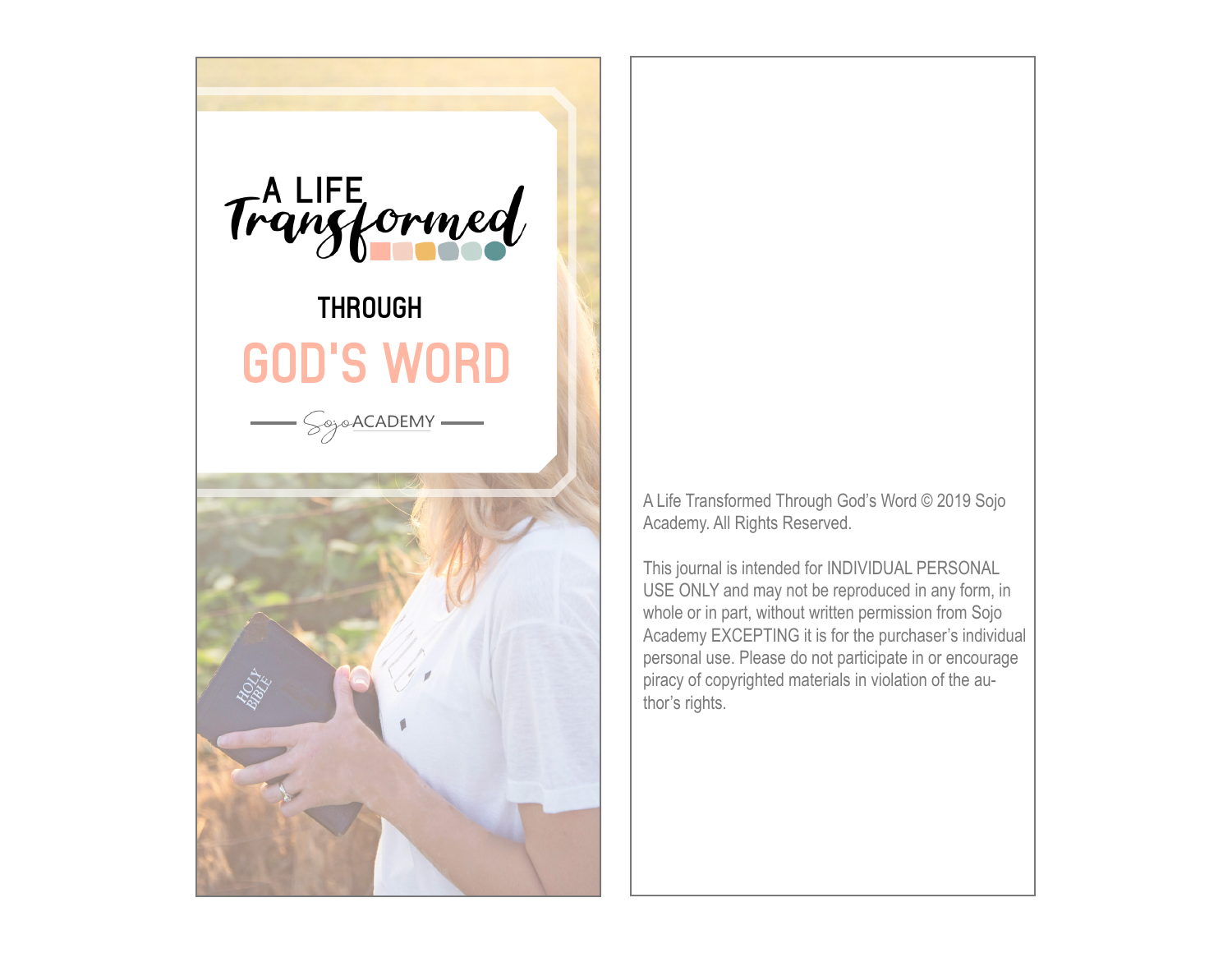### Week One



### Introduction

We all know God's word is critical to the life and health of a believer. Even so, many of us struggle to make time for this all-important book. We also wonder how to make practical application from what we read or may even question if the Bible is truly relevant to us today.

During this month's study, we're going to cover much ground and not only look at some very convincing reasons WHY we should make time in God's word a priority, but also examine our own practices. We'll discover different ways for getting into God's word... and for getting His word into us. You'll be refreshed as you see how transformative this spiritual discipline is and how it does indeed relate to your daily life.

As you work through the study this month, ask the Lord to revive your heart afresh, to spark godly desire for His word, and to cause His word to come alive as you seek Him via the pages of Scripture.

As believers, we want our lives to be centered around God's word. Scripture is the North Star that guides our lives. It's the foundation on which we build, because we know our lives are only as strong as our foundation is sure. The good news is that intake of God's word comes in many forms. There are actually several spiritual disciplines to aid us in utilizing this amazing gift God has given us. Let's start by looking at some of them this week.

### $\bm{\mathcal{Yqy}}$  One: The discipline of hearing God's Word

Look up these Scriptures and summarize what each says about hearing the word of God:

| Luke 11:28          |  |
|---------------------|--|
| <b>Romans 10:17</b> |  |
| I Tmothy 4:13       |  |
| Mark 8:15-25        |  |

Think of a time someone was physically listening to you and heard what you were saying but wasn't listening with their heart, meaning they weren't REALLY tuned in to what you were saying. Do you agree or disagree with this statement: True "hearing" involves both the ears and the heart.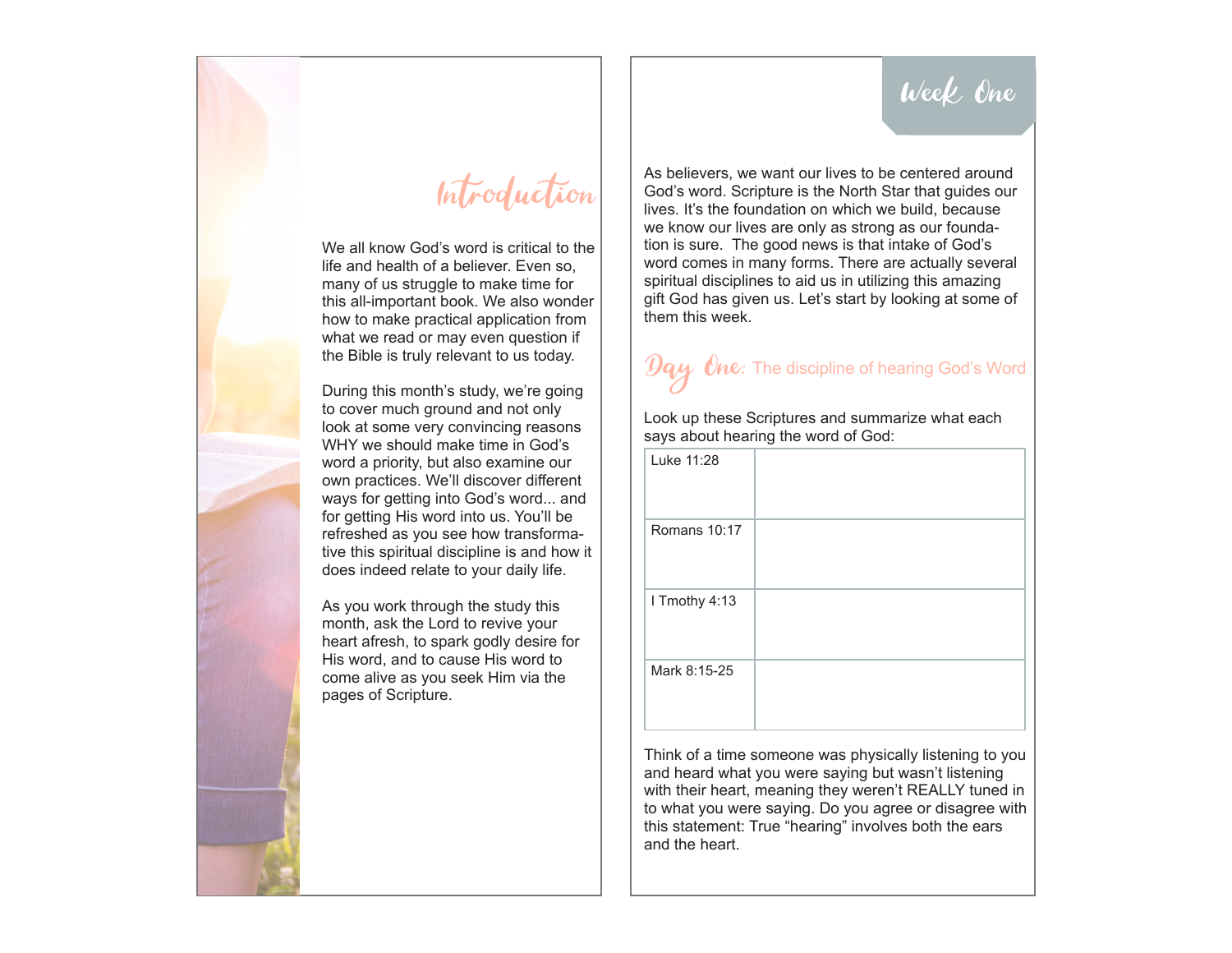What are some obstacles to "hearing" God's word with our hearts? List all you can think of.

What are some ways you can do a better job of posturing your heart to hear God's word?

How can you practice "actively listening" to the Word (as opposed to passively)?

Read this quote by Jeremiah Burroughs, a Puritan who died in 1646. How does it help your understanding?

"First, when you come to hear the Word, if you would sanctify God's name, you must possess your souls with what it is you are going to hear, that what you are going to hear is the Word of God... Therefore you find that the Apostle, writing to the Thessalonians, gives them the reason why the Word did them so much good as it did. It was because they heard it as the Word of God, " And we also thank God continually because, when you received the word of God, which you heard from us, you accepted it not as a human word, but as it actually is, the word of God, which is indeed at work in you who believe." (I Thess 2:13, NIV)

List some ways you can physically "hear" and intake more of Scripture through your ears?

As a final exercise for today, choose one of the passages below to listen to on www.biblegateway.com. You can do this by clicking on the sound icon to the right of the passage. Before you do, posture your heart to hear by:

- 1. Placing weight on the words you're about to hear as GOD'S words to you. This is the King of the Universe speaking and He is communicating with YOU.
- 2. Listen expectantly and with anticipation.
- 3. Pray and ask God to give you ears to hear.

Psalm 18 John 1 Philippians 2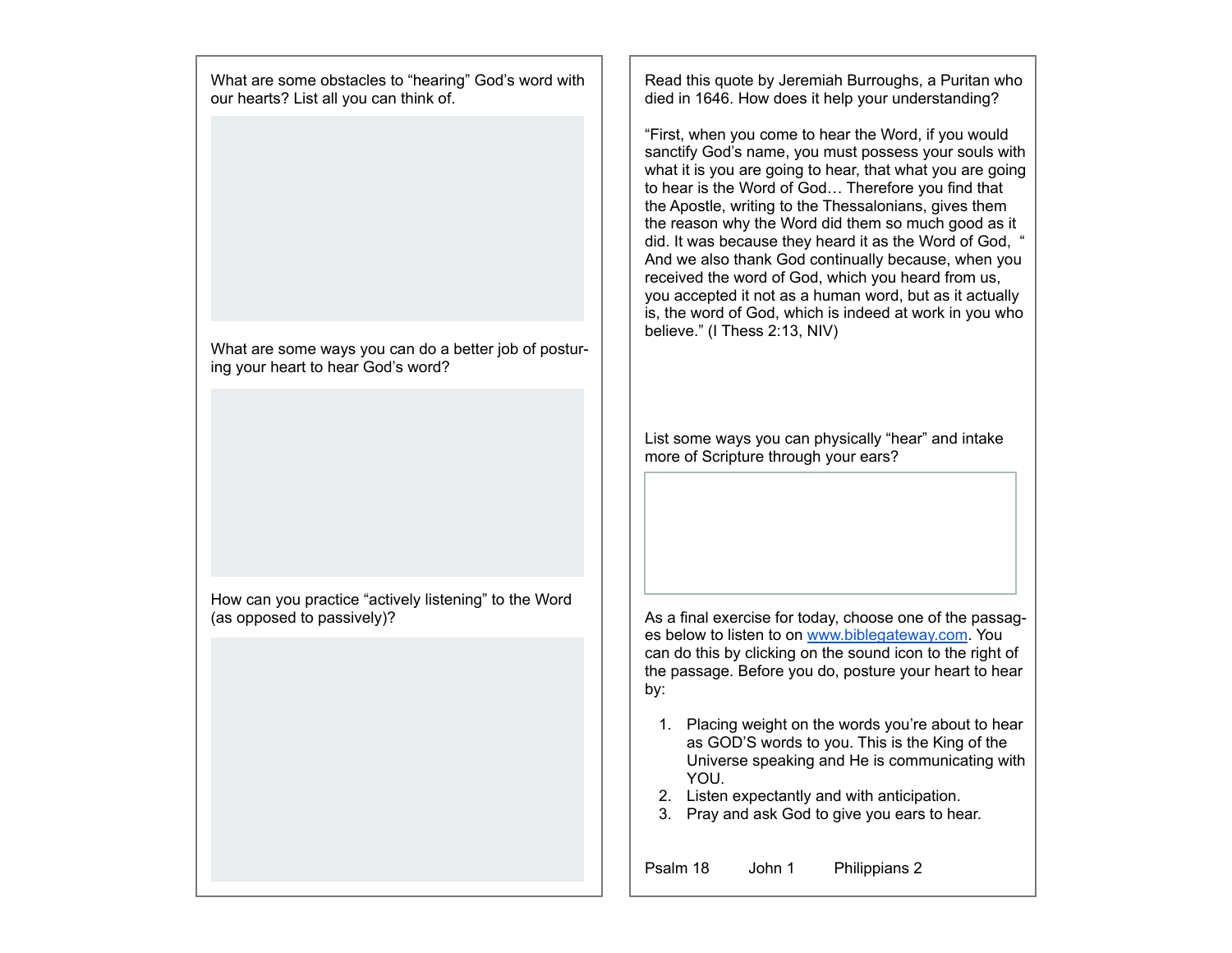

Did you realize that reading God's word and studying it are two different things? They are! Today, let's look at these two different disciplines by reading these scriptures. First, summarize what each says and/or implies regarding **reading** God's Word:

Matthew 19:4

Revelation 1:3

I Timothy 4:13

Now do the same regarding **studying** God's word:

Ezra 7:10

Acts 17:11

II Timothy 2:15

What does "reading" look like? Why is it important?

How about "studying?" What does it look like and why is it important?

What makes studying God's word different than reading it?

Spend a few minutes assessing how frequently you intake God's word through reading and study.

Do you have an understanding of the Bible as a whole?

If you asked a question similar to the one re: divorce asked in Matthew 19, would Jesus say to you, *"Haven't you read…?"* 

Have you read God's word through cover to cover?

Do you know how to find answers to your life questions and daily situations in God's word?

Do you have set times for Bible reading?

Do you have set times for Bible study?

Do you have a Bible **reading** plan?

Do you know HOW to **study** God's word?

Do you have a plan for studying God's word?

These questions may have been challenging and a bit touchy! However, the goal of these questions is not to make you feel ashamed or guilty but rather, to take your answers to the Lord and let Him reveal opportunities for deeper intimacy with Him. Ask Him to speak to your heart and reveal how He would have you respond. Record your thoughts below. We'll be working through these things all month :)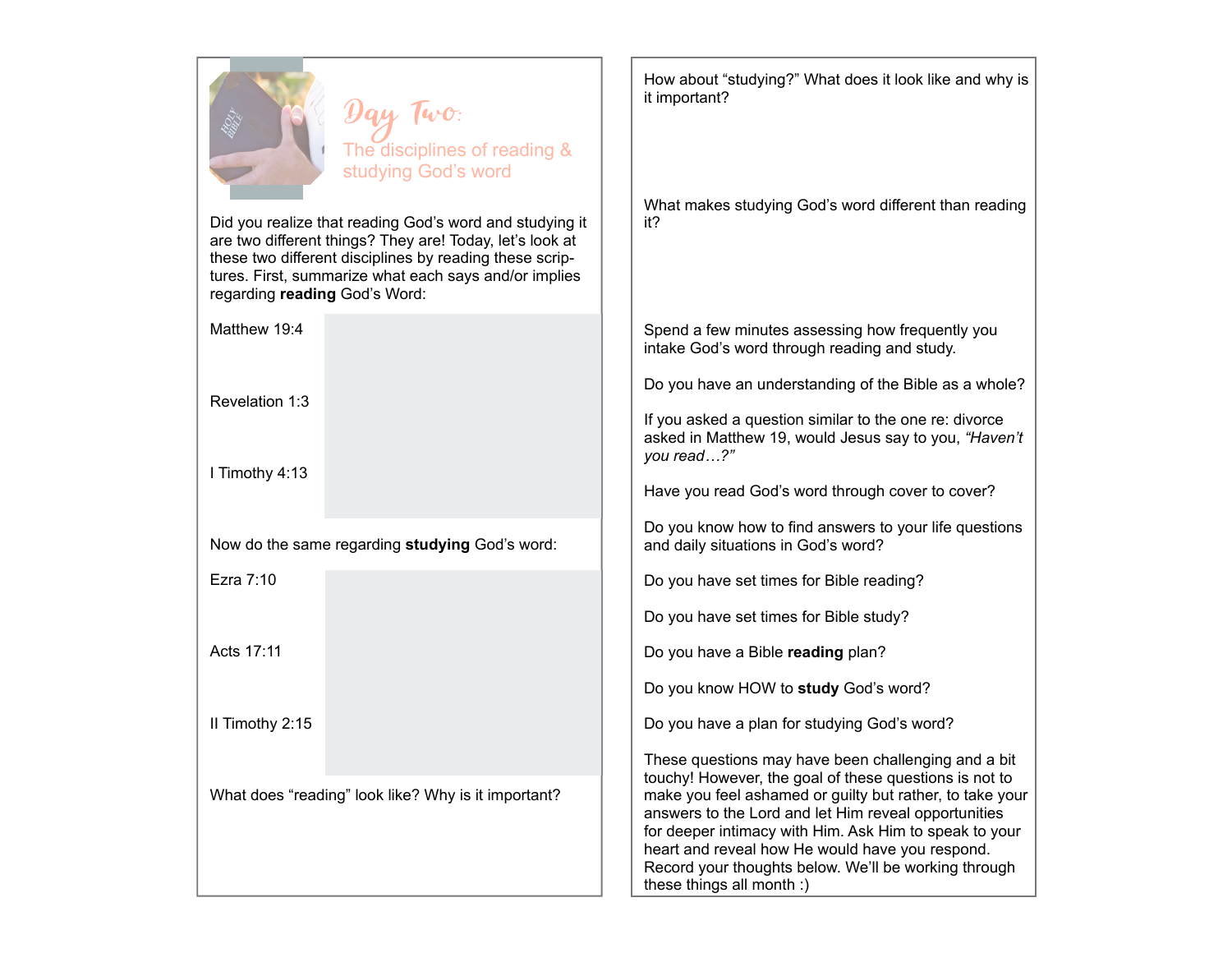|                                                       |                                                       |                   | How does the Bible define or describe meditation and<br>how does that differ from the dictionary meaning you<br>wrote down above?                                                                       |
|-------------------------------------------------------|-------------------------------------------------------|-------------------|---------------------------------------------------------------------------------------------------------------------------------------------------------------------------------------------------------|
| $\mathcal{D}$ ay Three: The discipline of meditation. |                                                       |                   |                                                                                                                                                                                                         |
|                                                       | Using a dictionary, define the word "meditation."     |                   |                                                                                                                                                                                                         |
|                                                       | Read the following Scriptures and note the following: |                   | Watch this video from AJ on 5 ways to meditate on<br>Scripture. https://youtu.be/CkxQDEuhbPk Choose one<br>of the 5 ways to use for the rest of your time today.<br>Write the way you've selected here: |
|                                                       | What meditation is:                                   | Benefits/result:: |                                                                                                                                                                                                         |
|                                                       | Psalms 1:1-3                                          |                   | Now, set a timer for ten minutes. Using the meditation<br>tool you listed above, meditate on Psalm 19:7-11. When<br>you are done, write down what stood out to you.                                     |
|                                                       | Joshua 1:8                                            |                   |                                                                                                                                                                                                         |
|                                                       | Psalm 119:97-99                                       |                   |                                                                                                                                                                                                         |
|                                                       | Psalm 119:148                                         |                   |                                                                                                                                                                                                         |
|                                                       |                                                       |                   |                                                                                                                                                                                                         |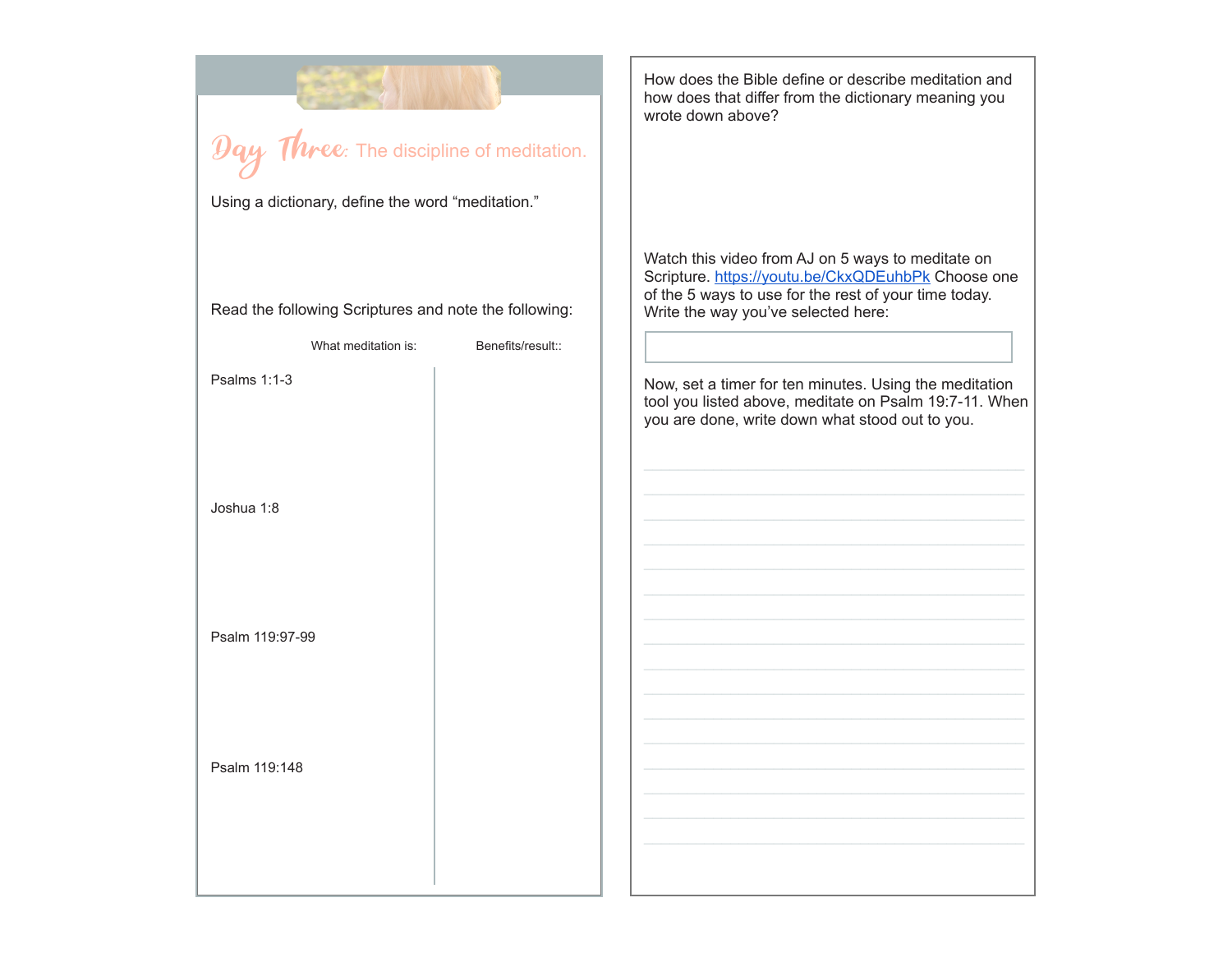Day Four:

#### The discipline of memorization

Ugh, memorization! For many, it's the one discipline that seems the hardest. Let's start by looking at why Scripture memory is worth the effort. Jot down the reasons you find in the Scriptures below:

Psalm 119:9,11

#### Matthew 4:1-11

Deuteronomy 6:4-9

Colossians 3:16

I Thessalonians 4:18

I Peter 3:15

As you can see, having the Scripture stored up in our minds and hearts allows us to fight temptation, bless others, fill our minds and mouths with truth, and so much more. I have learned it's one of the chief ways the Spirit speaks to me in everyday life. As I go through my day, He brings to mind passages I've memorized in the past. Pastor Charles Swindoll wrote, "I know of no other single practice in the Christian life more rewarding, practically speaking, than memorizing Scripture. . . . No other single exercise pays greater spiritual dividends! Your prayer life will be strengthened. Your witnessing will be sharper and much more effective. Your attitudes and outlook will begin to change. Your mind will become alert and observant. Your confidence and assurance will be enhanced. Your faith will be solidified" (Growing Strong in the Seasons of Life).

Given that it is so powerful, I'm going to challenge you to memorize Psalm 19:7-11 with me this month! This is one of my favorite passages because it is so rich. Let's start today by reviewing HOW we're going to do this. Today, you'll complete steps 1-4.

- 1. Choose a translation to memorize from.
- 2. Read through the passage to gain an overall understanding of what it is saying. Don't try to memorize at this point, just understand using the disciplines of reading, hearing, and meditation.
- 3. Write the passage out. Be sure to include the reference before and after.
- 4. Now read through the passage you wrote out aloud 3 times, including the reference.
- 5. Each day, read through the passage aloud as many times as you can (at least 3 times each day). The key to memorization is REPETITION!
- 6. Starting with the first phrase, start memorizing the passage phrase by phrase. Don't try to learn too much too fast. Be sure to include the reference before and after as you practice. Prayerfully memorize, asking the Lord to help you apply it to your life.
- 7. Continue doing this with each phrase.

For the remainder of your time today, complete steps 1-4 for Psalm 19:7-11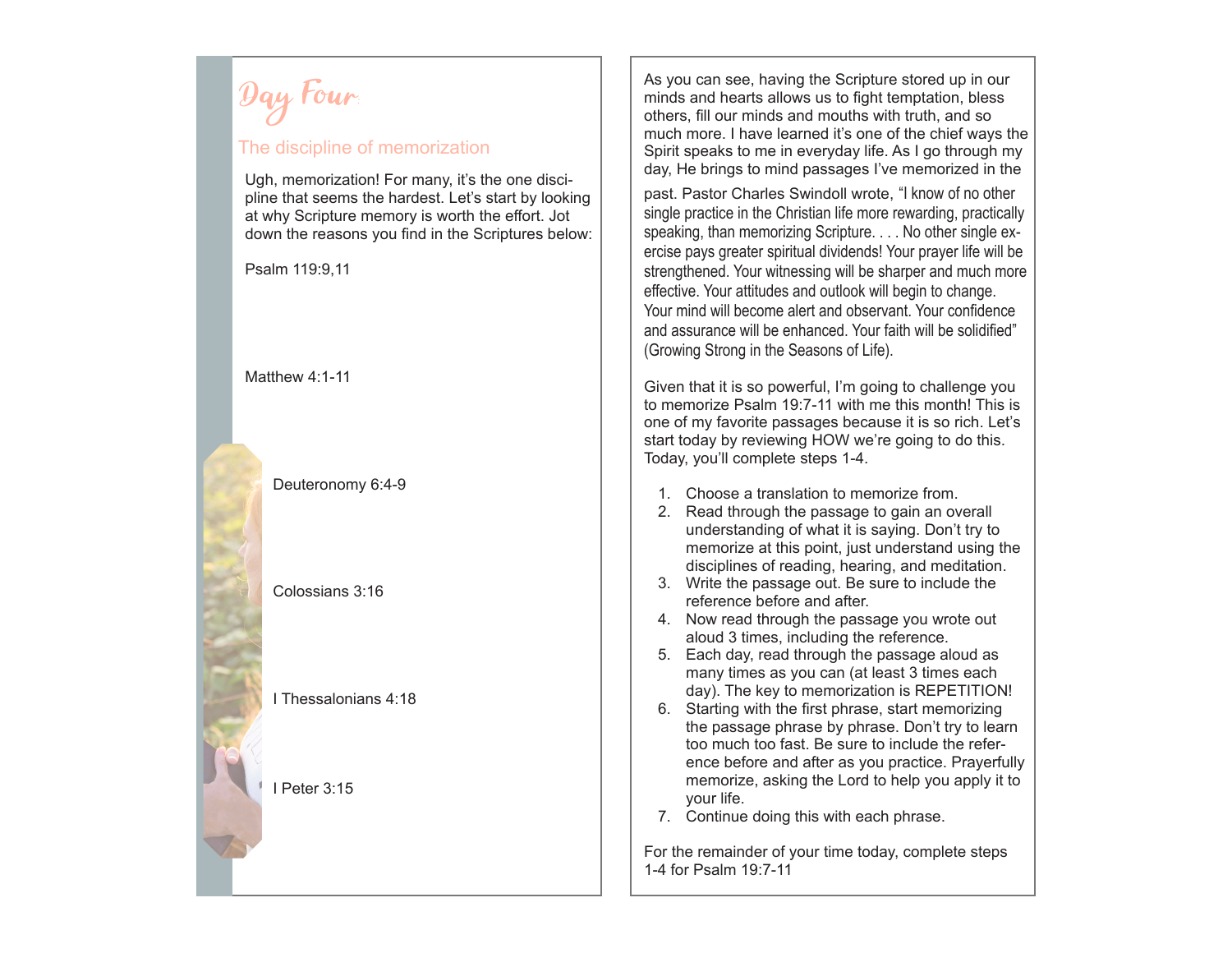Day Five: The discipline of application



Before we start today, read through Psalm 19:7-11 three times aloud and spend five minutes memorizing (remember to work phrase by phrase and don't forget the reference!)

Now let's talk about application. If our lives are going to be transformed through the Word, we have to obey it. Look up the following passages and record what each says about obeying the word.

John 14:15, 23, 24

I John 5:3

James 1:22-25

Matthew 7:24-27

Luke 8:4-15

Write a summary of what you've learned from these passages:

Shaping our lives around the truth of God's word is critical. In Western cultures especially, we like to prioritize head knowledge of the Bible. We constantly stuff it in and while this is a good thing, Scripture teaches that it's better to know little and obey what you know than to know much and obey little.

Instead of learning more, today let's ask the Lord to show us how we need to apply what we already know. Spend some time sitting before the Lord and record anything He reveals to you here: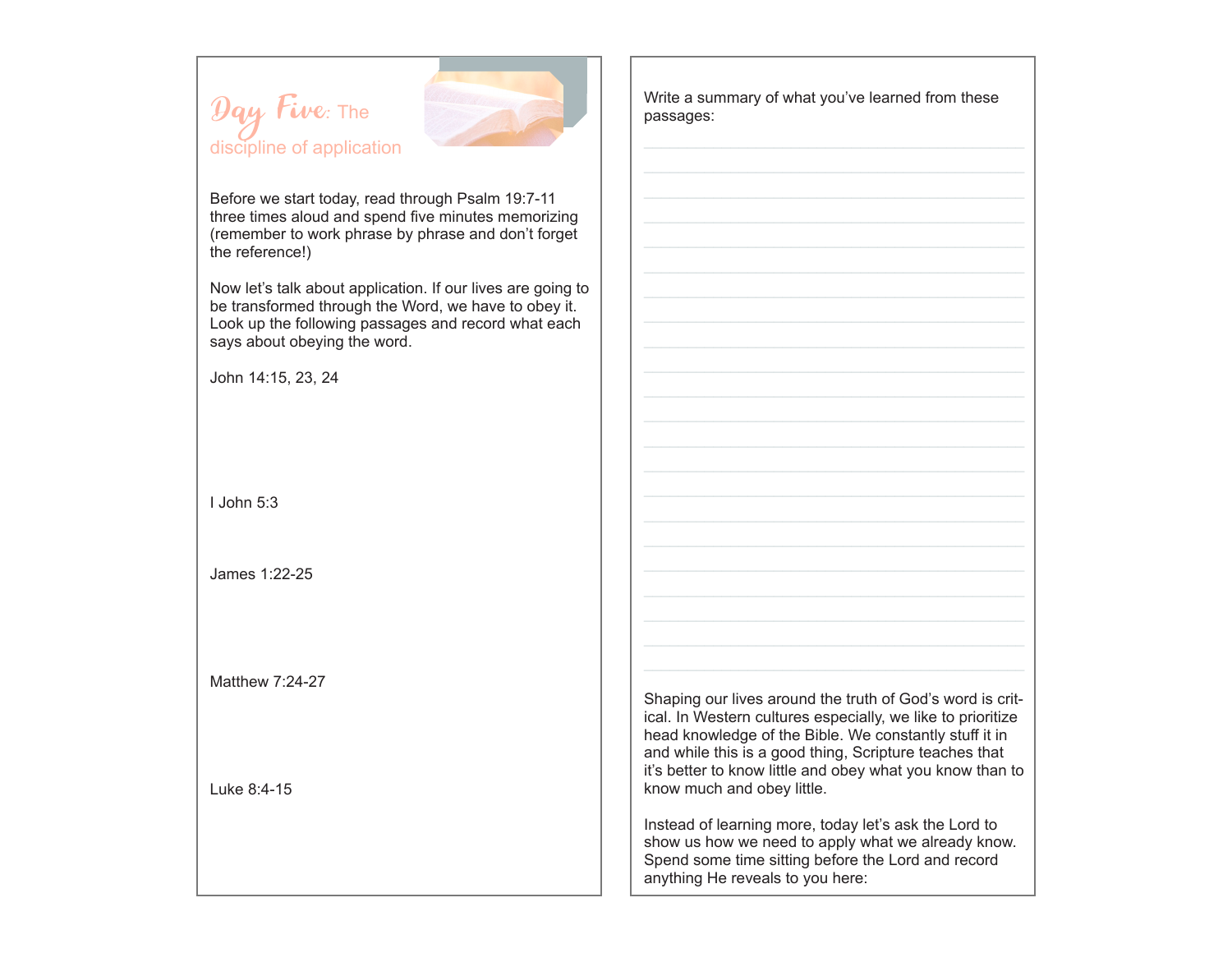

We've learned Scripture teaches us to hear, read, study, meditate on, memorize, and obey God's word. For the rest of our study, we'll focus on ONE scripture each week and practice each of these spiritual disciplines. Blessed is the one who DOES, so that's exactly what we are going to do! This week we'll dive deep into Psalm 19:7-11.

Day One

Today, let's focus on hearing and reading the word.

Begin by posturing your heart to hear God's word (review Week One Day One if needed). Ask the Lord to speak and to open your spiritual ears to hear.

Go to BibleGateway.com and listen to Psalm 19 in the translation of your choice. *Please note, not all translations have the audio version available, but there are several to choose from.* 

What jumps out at you in this passage?

What questions do you have about this passage?

How do verses 7-11 relate to the verses preceding them? Following them?

Now, let's combine your memorization work with reading. Read Psalm 19:7-11 three times aloud and spend five minutes memorizing (remember to work phrase by phrase and don't forget the reference!)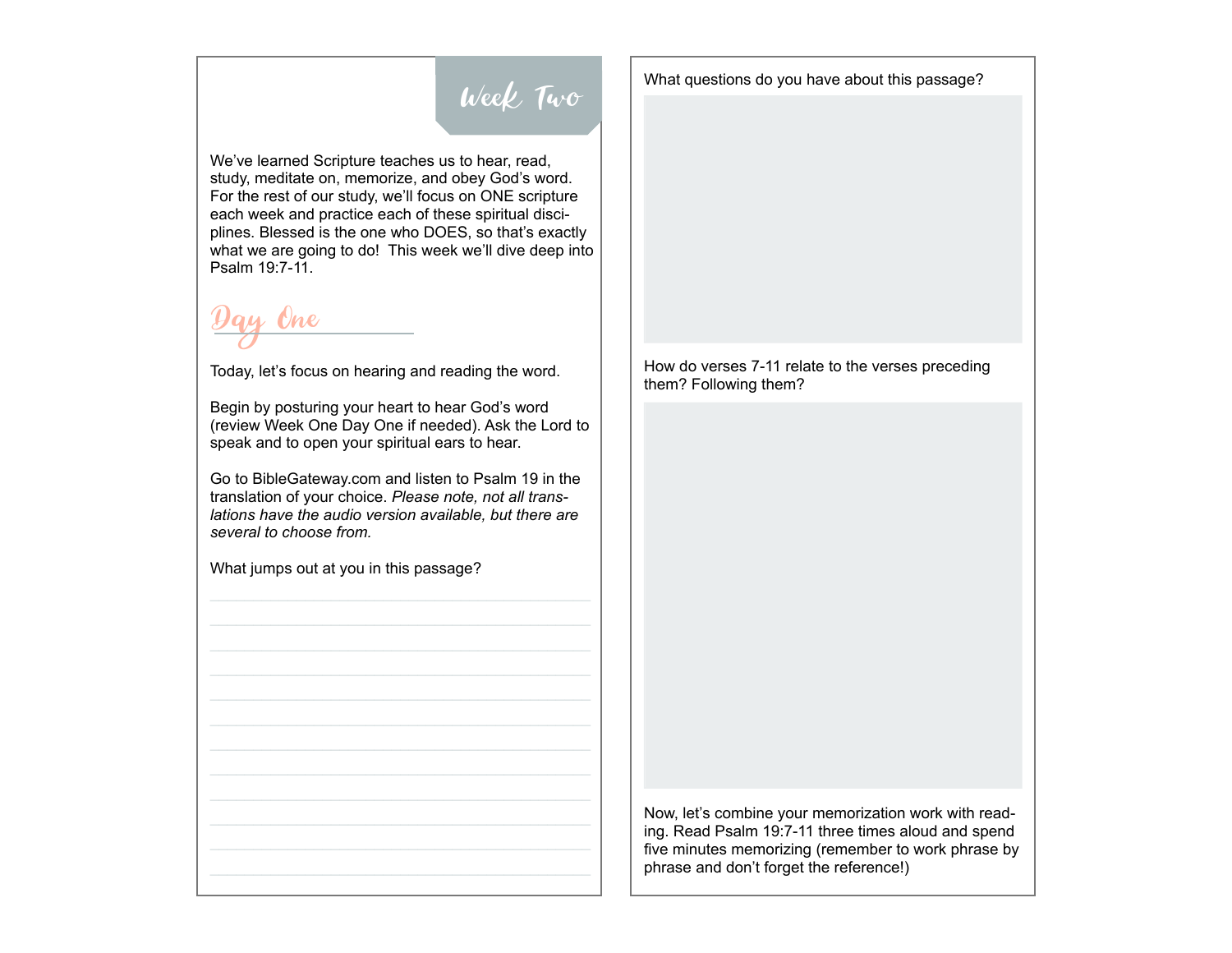

Using Psalm 19:7-9, complete the following chart:

| God's word is<br>called<br>(synonyms for): | What it is: | What it<br>accomplishes: |
|--------------------------------------------|-------------|--------------------------|
| Ex: The law of<br>the Lord                 | perfect     | restoring the soul       |
|                                            |             |                          |
|                                            |             |                          |
|                                            |             |                          |
|                                            |             |                          |
|                                            |             |                          |
|                                            |             |                          |
|                                            |             |                          |
|                                            |             |                          |
|                                            |             |                          |
|                                            |             |                          |
|                                            |             |                          |
|                                            |             |                          |

Now read Psalm 119:97-104 and circle each time the author references God's word. List the different descriptions he uses below:

Now list all the reasons WHY the author loves God's word:

IMPORTANT! It's critical we understand what the author understood when reading passages such as these. What "Law" was the psalmist referring to in Psalm 119:97 when he says, "Oh how I love your law!"

Have you read through the Pentatuch? Spend a few minutes thumbing through the first five books of the Bible to see what David delighted in so much. As you thumb, place yourself in his shoes, seeing the word through his eyes. What do you see that makes it sweet, precious, and desirable?

Spend your final few minutes working on your memory work. Read Psalm 19:7-11 three times aloud and spend five minutes memorizing (remember to work phrase by phrase and don't forget the reference!)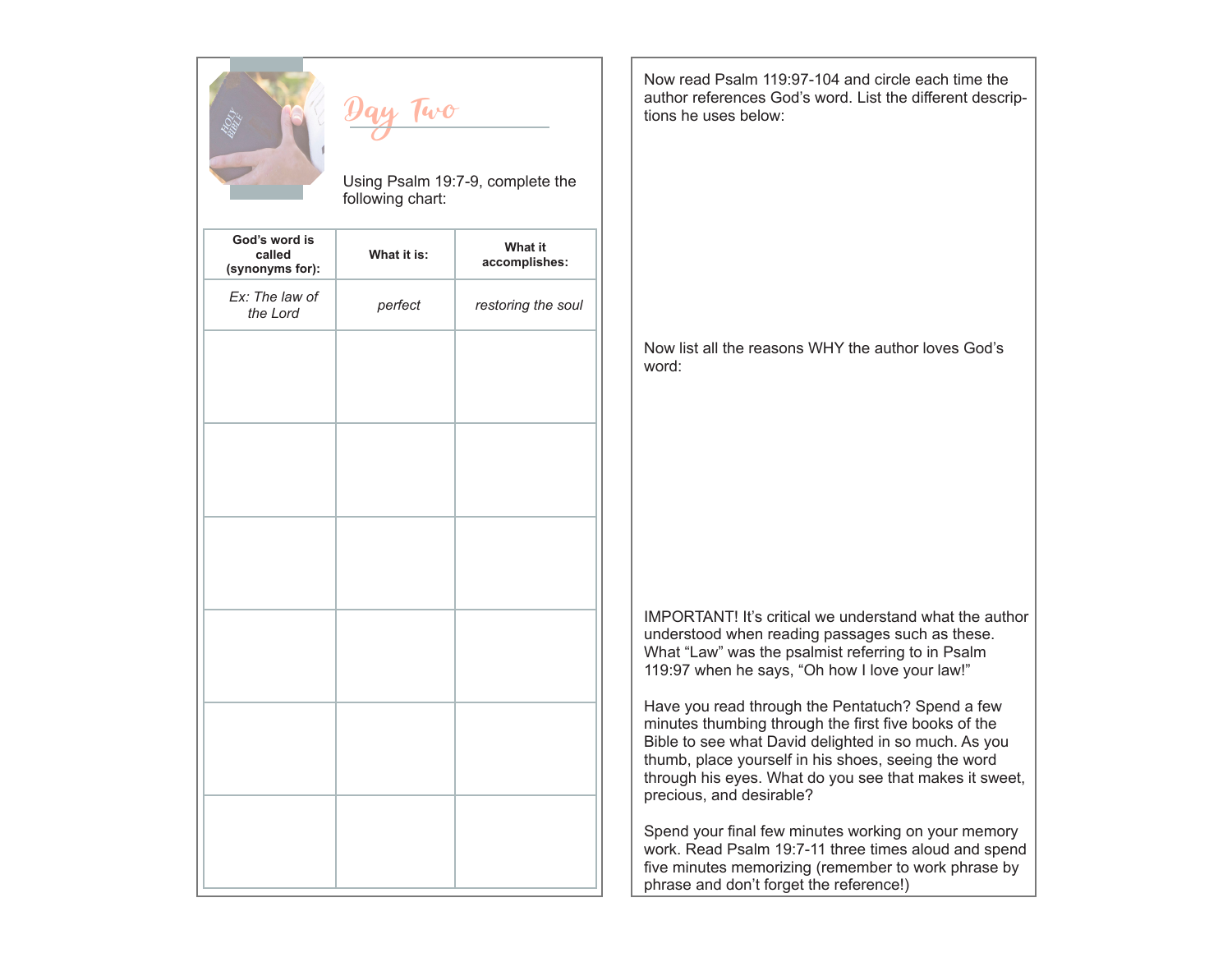Day Three

Yesterday we looked at the law David would have had access to. We have the complete cannon of Scripture available to us. Let's look at some New Testament scriptures regarding the Law.

Read Galatians 3:24 and Romans 7:7-12. How does the law work to restore or convert the soul? Think about how this might differ in the life of an unbeliever and the life of a believer.

Scripture also contains many testimonies to God's nature and character. David relied on these testimonies to make him wise. A testimony gives witness to something. Which of God's deeds found in the Pentatuch do you think David might have relied on as King of Israel? How did these deeds teach him who God is?

Choose one of the "testimonies of the Lord" below to read. Note what you learn about God from the story.

- Genesis 16- God speaks with Hagar
- I Samuel 1:1-20- God hears Hannah
- II Kings 4- God provides for the widow
- 1 Kings 17:17-24- God raises son from the dead

What did you learn about God from this story?

How does this (or can this) make you wise? How does it give you understanding? How can you apply this understanding of God to something you are facing in your life?

Close out your time today with your memory work. Read Psalm 19:7-11 three times aloud and spend five minutes memorizing (remember to work phrase by phrase and don't forget the reference!)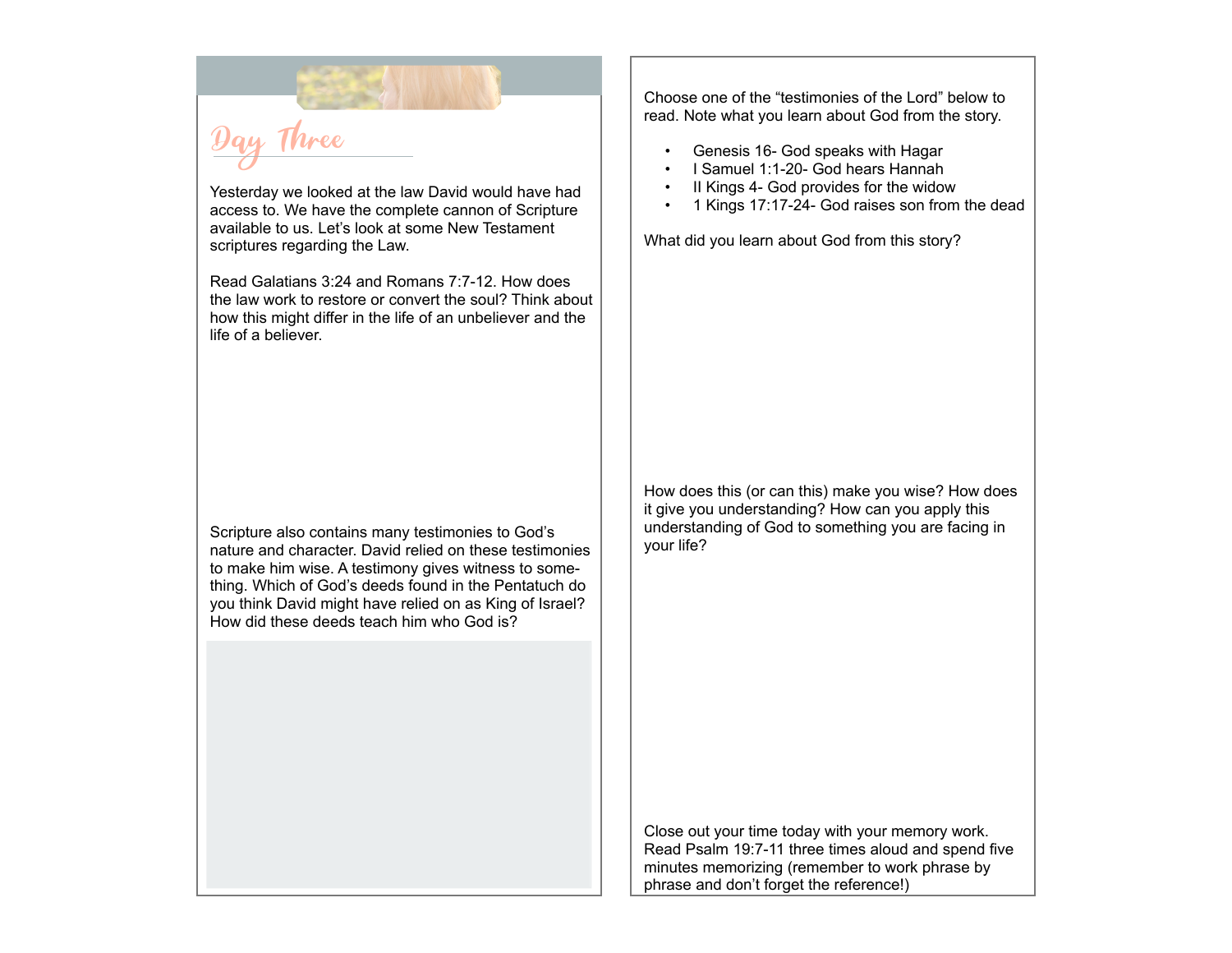Day Four Start your time today by re-visiting Psalm 19:7-11. List all the benefits or outcomes of God's word you find in these verses. Then list any synonyms you can think of for each. Finally, list the antonyms or opposites of each: Outcome: *Ex: restores the soul* Synonyms: *rebuild, renew, revive* Antonyms: *breaks, damages, crushes* Now list all the "is's" of God's word, their synonyms, and their antonyms. Is: *Ex: Perfect* Synonyms: *complete, full, not lacking* Antonyms: *faulty, broken, imperfect* Re-write Psalm 19:7-11 in negative form using what you've created above. Try personalizing it and taking it to heart. *Ex: The law of the Lord is not faulty, broken, or imperfect and will not break, damage, or crush my soul.* Before you go, spend some time on your memory work. Read Psalm 19:7-11 three times aloud and spend five minutes memorizing (remember to work phrase by phrase and don't forget the reference!)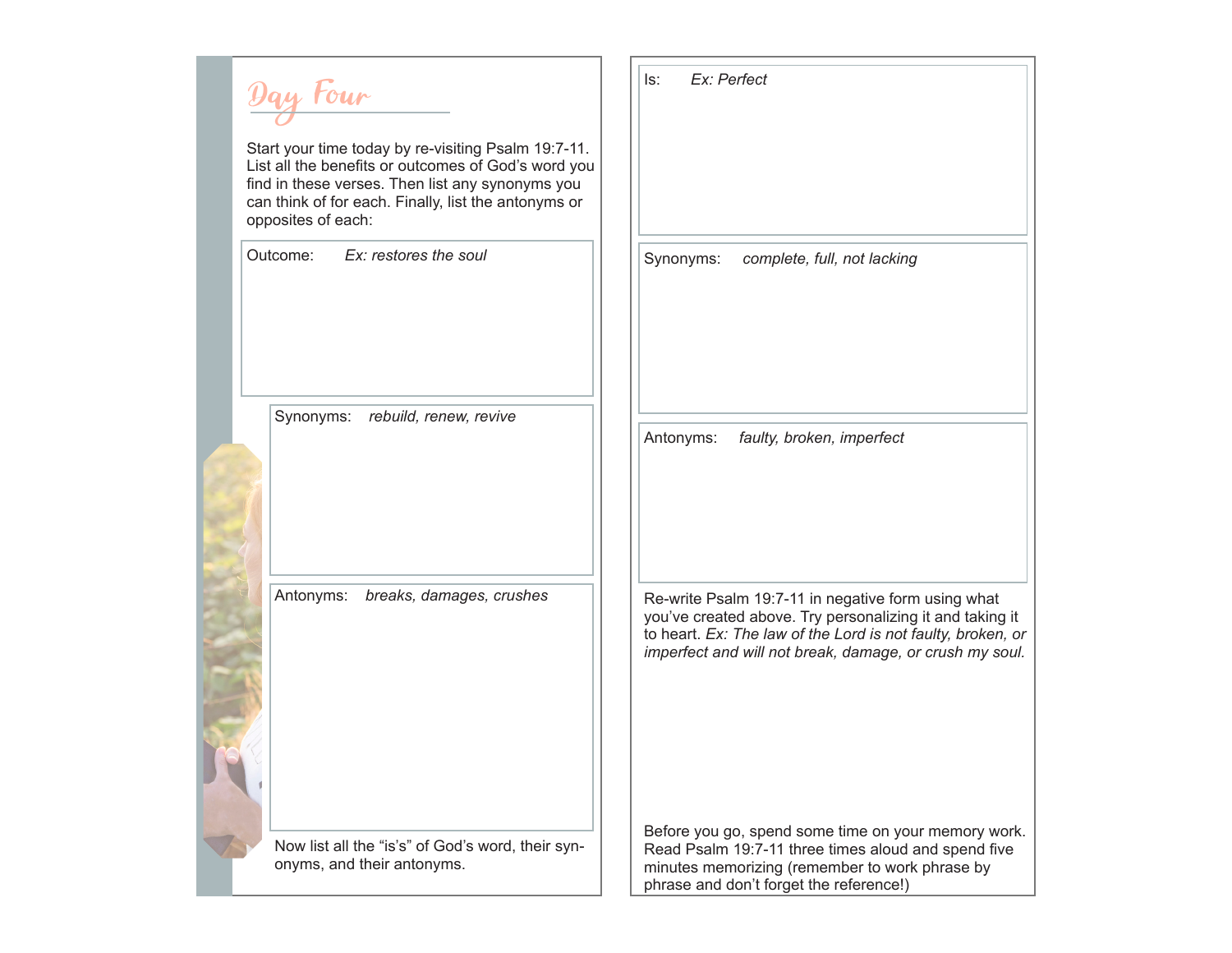# Day Five



Notes

As we close out the week, spend some time meditating on Psalm 19:7-11. Set your timer for ten minutes and use some of the meditation tips AJ shared last week if needed. Here are some questions you may want to think through as you meditate on this passage:

- In what area of your life do you need to be revived?
- How does God's word restore the soul?
- Do I desire God's word more than gold?
- What things in life give me great delight?
- What do I find rewarding in life?
- How have I experienced the reward of obeying God's words?
- In what ways have I been made a witness to the goodness of God?

Close out your time today with memory work. Read Psalm 19:7-11 three times aloud and spend five minutes memorizing (remember to work phrase by phrase and don't forget the reference!)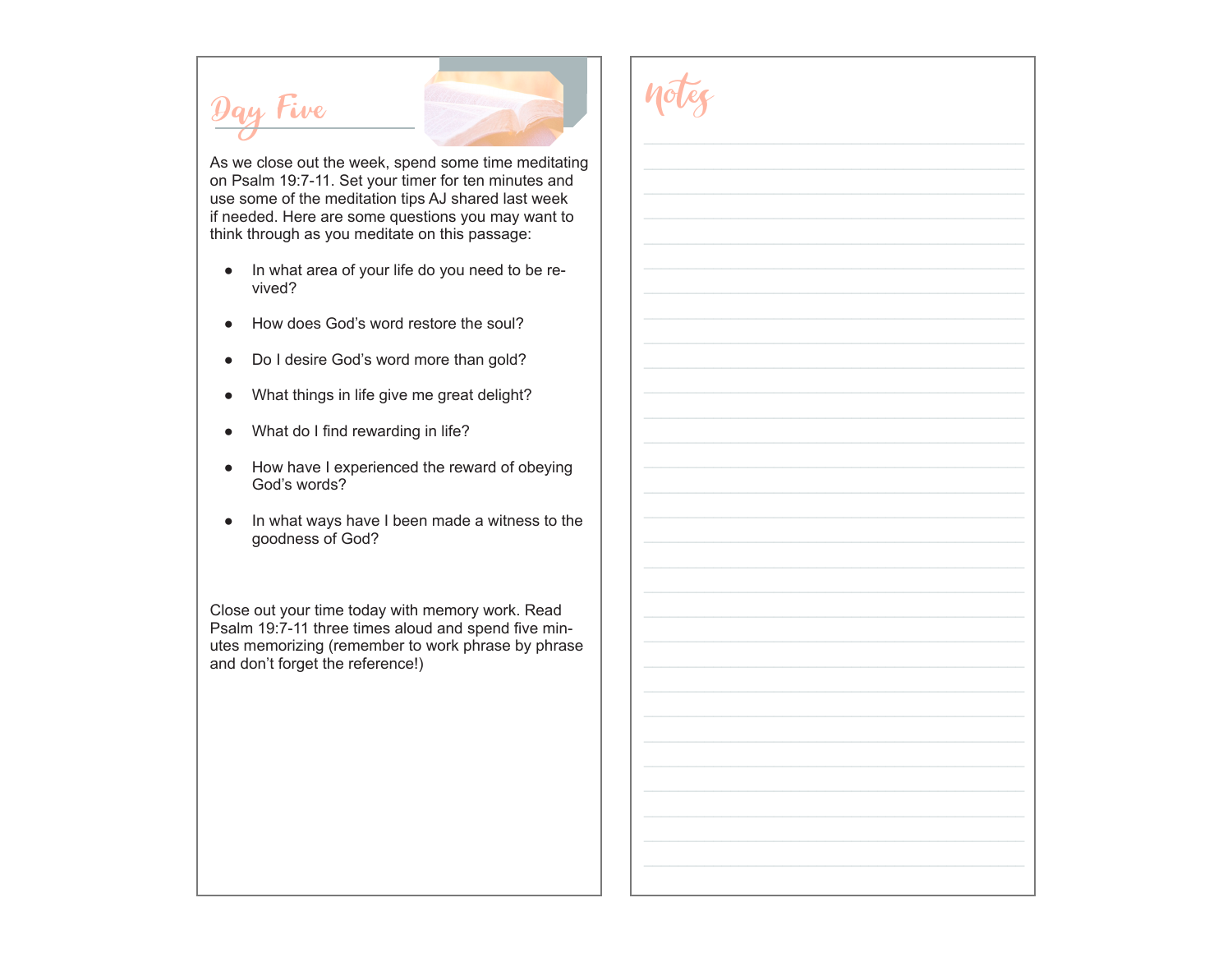

This week we'll be diving into II Timothy 3:14-17. Let's discover how God intends for His word to enrich our lives.

Day One

Start by reading II Timothy 3:14-17. What four things is Scripture "profitable" for?

| 2. |  |  |  |  |
|----|--|--|--|--|
| 3. |  |  |  |  |
|    |  |  |  |  |

Look up the following and note what each says about why the Scripture was written:

Romans 15:4

I Corinthians 10:11

John 20:31

Hebrews 4:12

In your own words, describe why God's word is essential to a believer's life.

Choose one of the passages above to listen to on Biblegateway.com

Before you go, spend some time on your memory work. Read Psalm 19:7-11 three times aloud and spend five minutes memorizing (remember to work phrase by phrase and don't forget the reference!)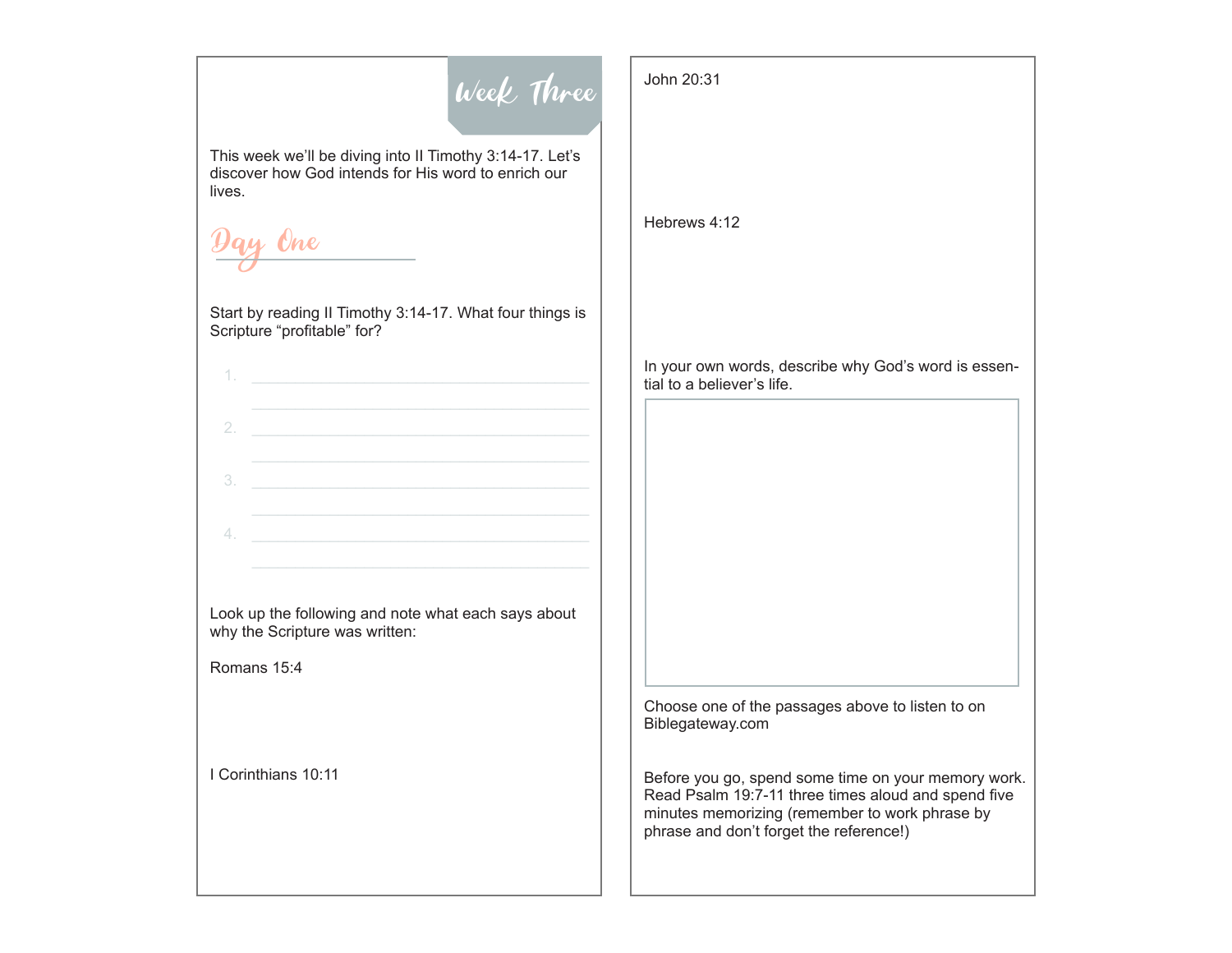|            | Day Two<br>Take a look at II Timothy 3:14-17<br>again and complete the chart below:<br>Definition | Apart from the<br>teaching and<br>correction and              |
|------------|---------------------------------------------------------------------------------------------------|---------------------------------------------------------------|
| Teaching   |                                                                                                   | Share about a<br>guidance and                                 |
| Reproof    |                                                                                                   | time.                                                         |
| Correction |                                                                                                   |                                                               |
| Training   |                                                                                                   |                                                               |
|            | How are each of these similar? How are they different?                                            |                                                               |
|            |                                                                                                   | Close out you<br>Read Psalm 1<br>minutes mem<br>phrase and do |

Apart from the Bible, what (or who) do you rely on for teaching and training in righteousness? What about d reproof?

Share about a time when God's word gave you the guidance and direction you needed at just the right

Close out your time today with your memory work. Read Psalm 19:7-11 three times aloud and spend five minutes memorizing (remember to work phrase by on't forget the reference!)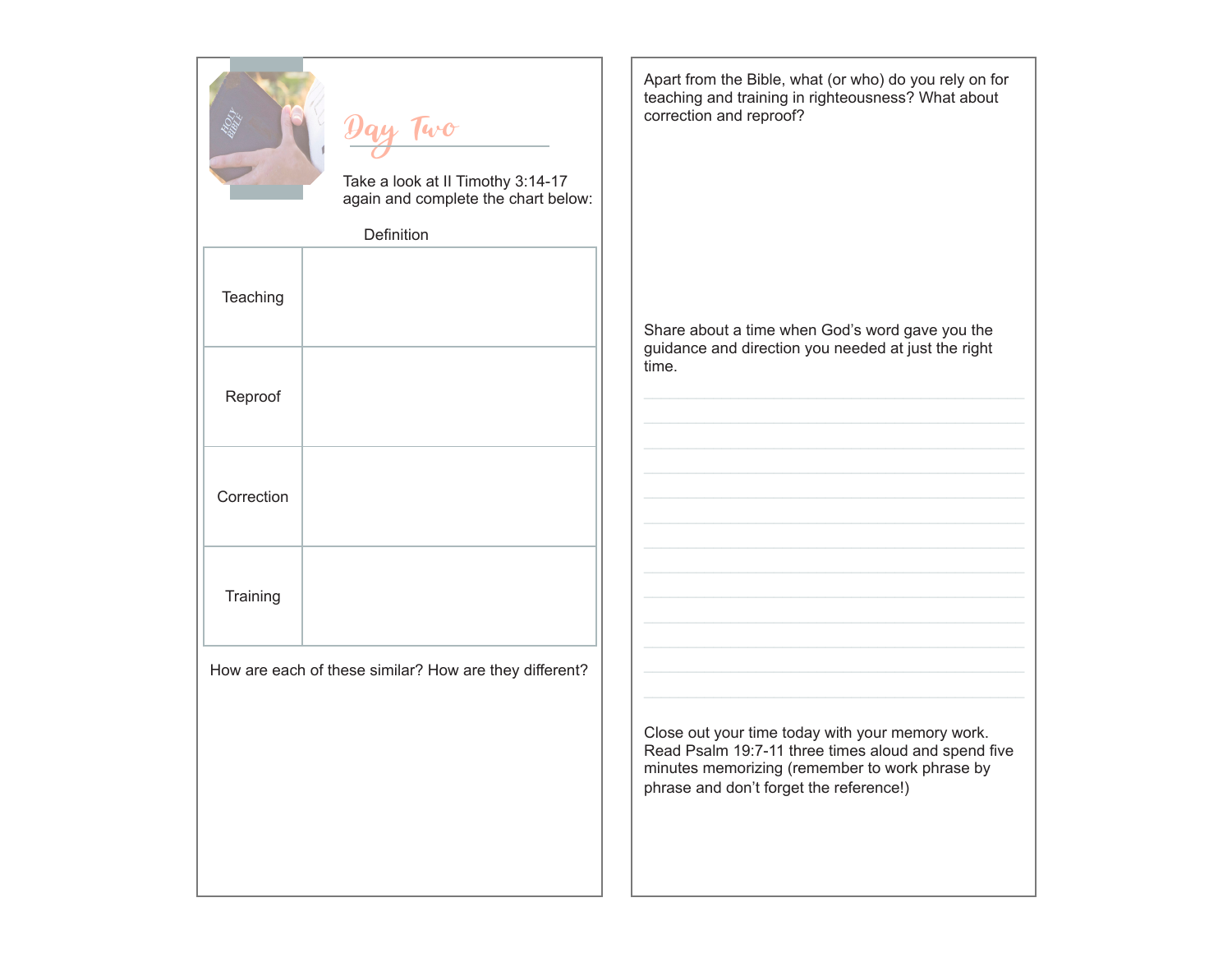Day Three

Today we're going to give context to II Timothy 3:14-17. Remember, this passage was written instructively by Paul to Timothy.

Listen to the entire book of II Timothy on Biblegateway. com in the version of your choice. It should only take 15<br>minutes or so. As you listen, jot down what stands out to you.



Close your time with memory work. Read Psalm 19:7-<br>11 three times aloud and spend five minutes memorizing (remember to work phrase by phrase and don't forget the reference!)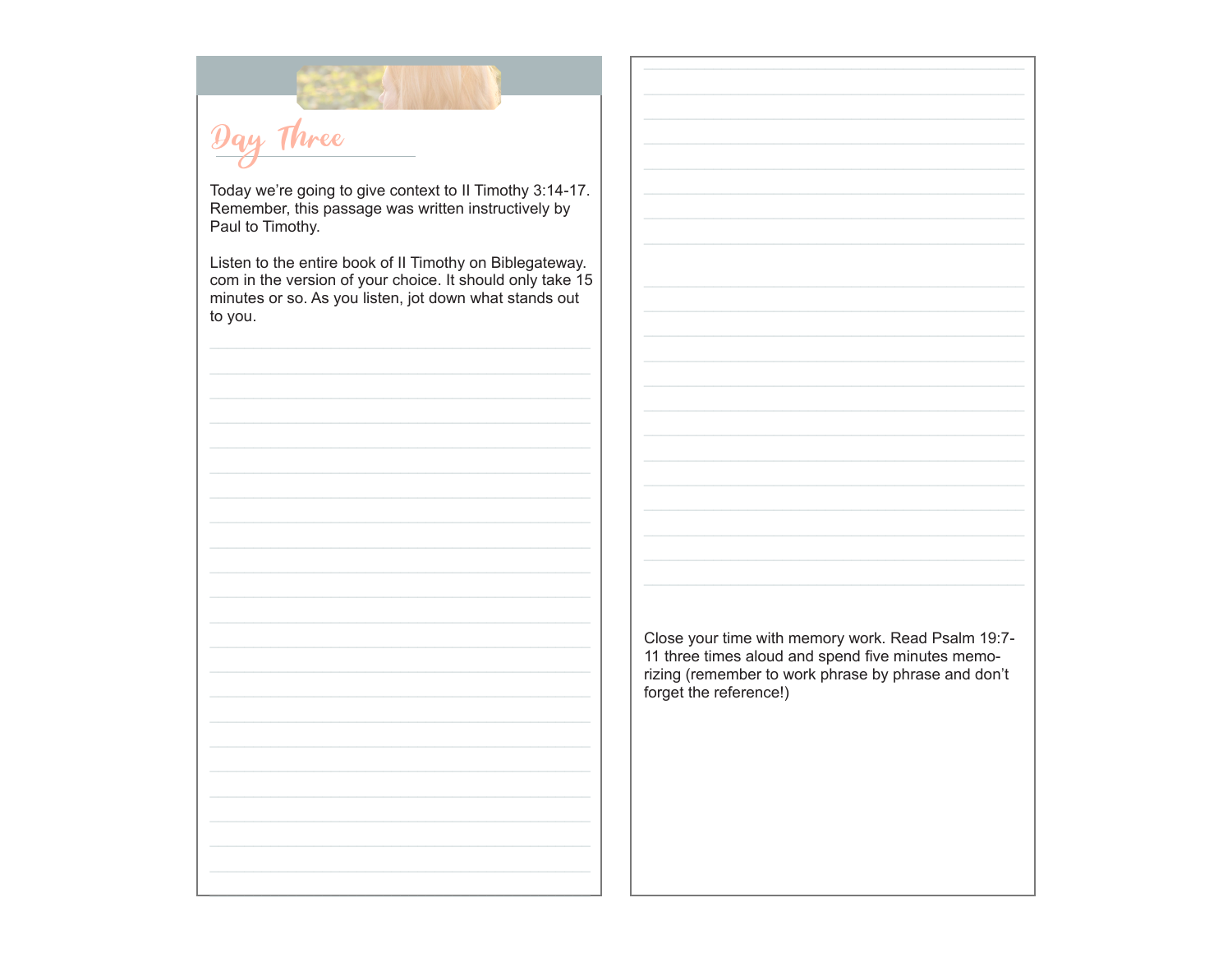Day Four

Today we'll focus on the discipline of meditation. Set your timer for ten minutes to meditate on II Timothy 3:14-17. Here are some questions you may want to consider as you meditate:

- What kinds of things did Timothy learn from Paul? What kind of example did Paul set?
- How does the word of God equip us for good deeds?
- How did the Scripture equip Timothy to lead God's people?
- Do my actions confirm my belief that God's word is profitable?
- What areas in my life need training? Reproof? Correction? Teaching?

Wrap up with some memory work. Read Psalm 19:7-11 three times aloud and spend five minutes memorizing (remember to work phrase by phrase and don't forget the reference!)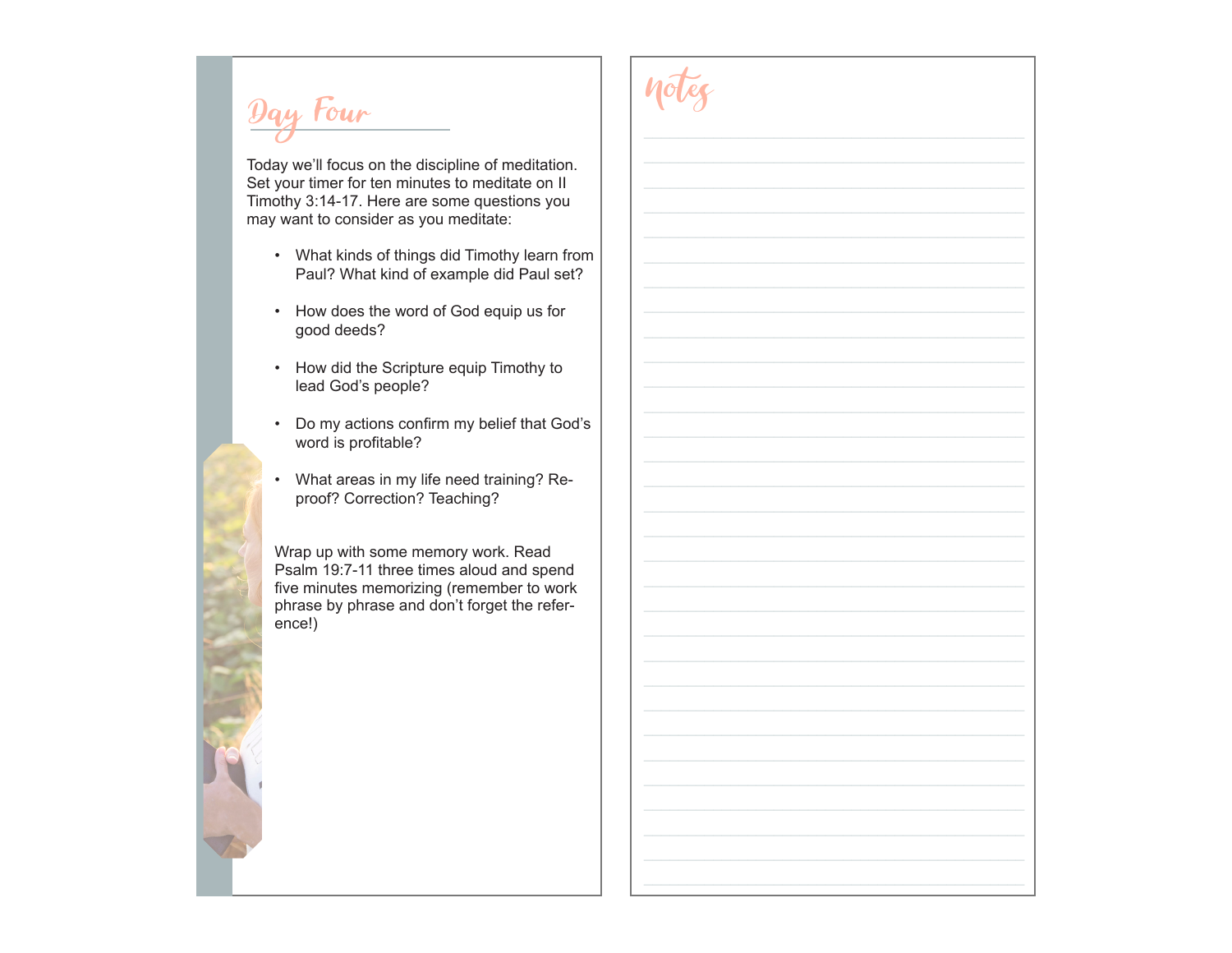# tive



We're going to close out this week with some application. What area of your life needs instruction or direction from God's word? Is there a question you have that needs answering? An anxiety that needs God's truth spoken over? An area of temptation that needs spiritual warfare? Identify that below.

Take some time today researching what God's word says about the area you have selected. You may find it helpful to do a topical study on the area you identified above.

Summarize what you found in God's word:

What wisdom does God's word give you?

What principle, promise, or direction did you discover in God's word?

What do you need to DO in response to what you learned today? How can you apply what you learned?

Close out with your memory work. Read Psalm 19:7-11 three times aloud and spend five minutes memorizing (remember to work phrase by phrase and don't forget the reference!)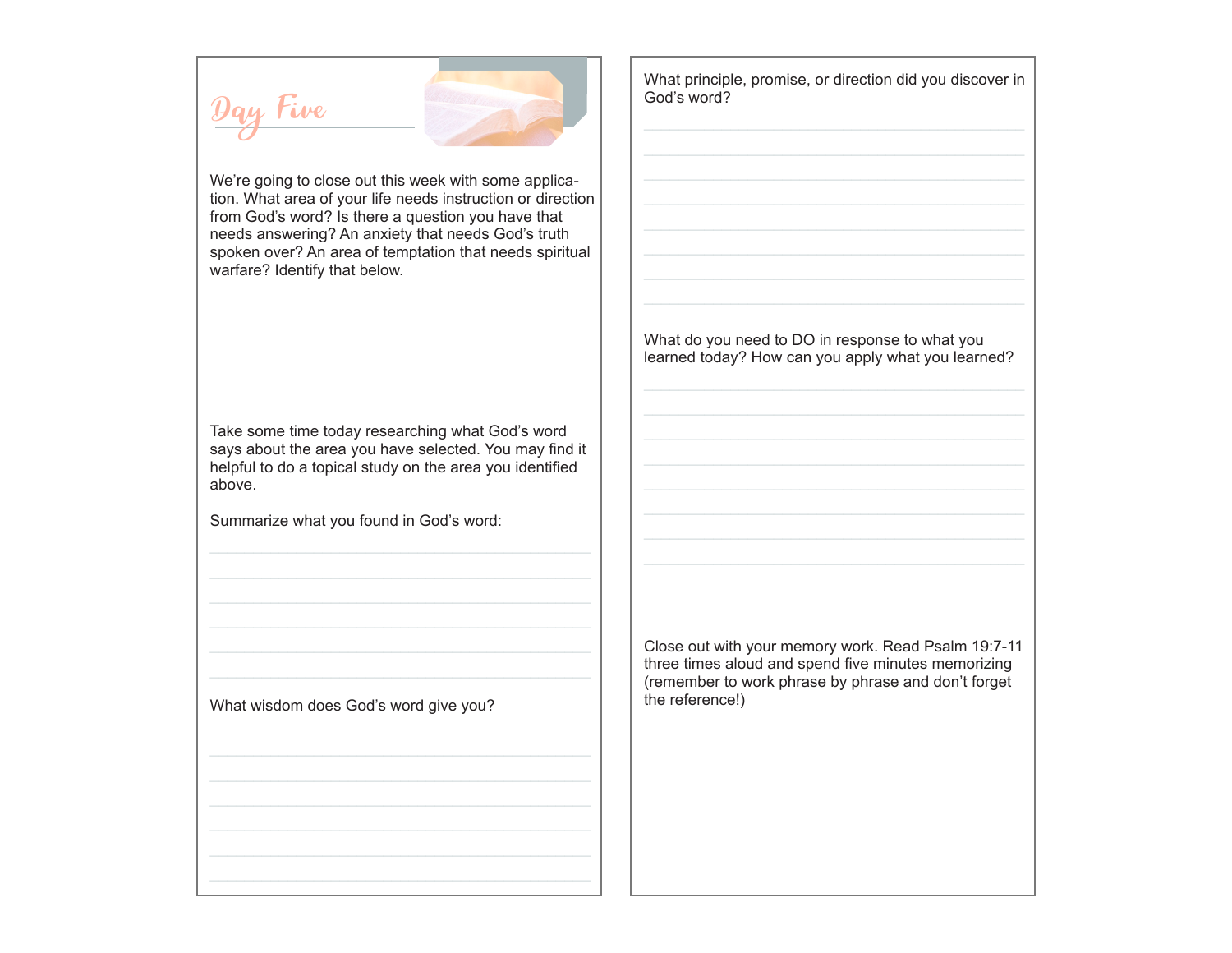### Week Four

This week we'll be spending time with Isaiah 55:10- 11 and seeing specifically how God uses His word to transform us.

Day One

Read Isaiah 55:10-11 in several different translations. Summarize what these verses say.

Where does the word originate?

To what is the word of God likened? Why is this significant?

List all the promises you can find in this passage:

Look up the following cross references and note what each says about sowing and reaping:

Psalm 126:6

I Corinthians 3:6-9

Galatians 6:9

II Corinthians 9:6

How do these verses encourage you to spend time in God's word?

Finish out your time today with your memory work. Read Psalm 19:7-11 three times aloud and spend five minutes memorizing (remember to work phrase by phrase and don't forget the reference!)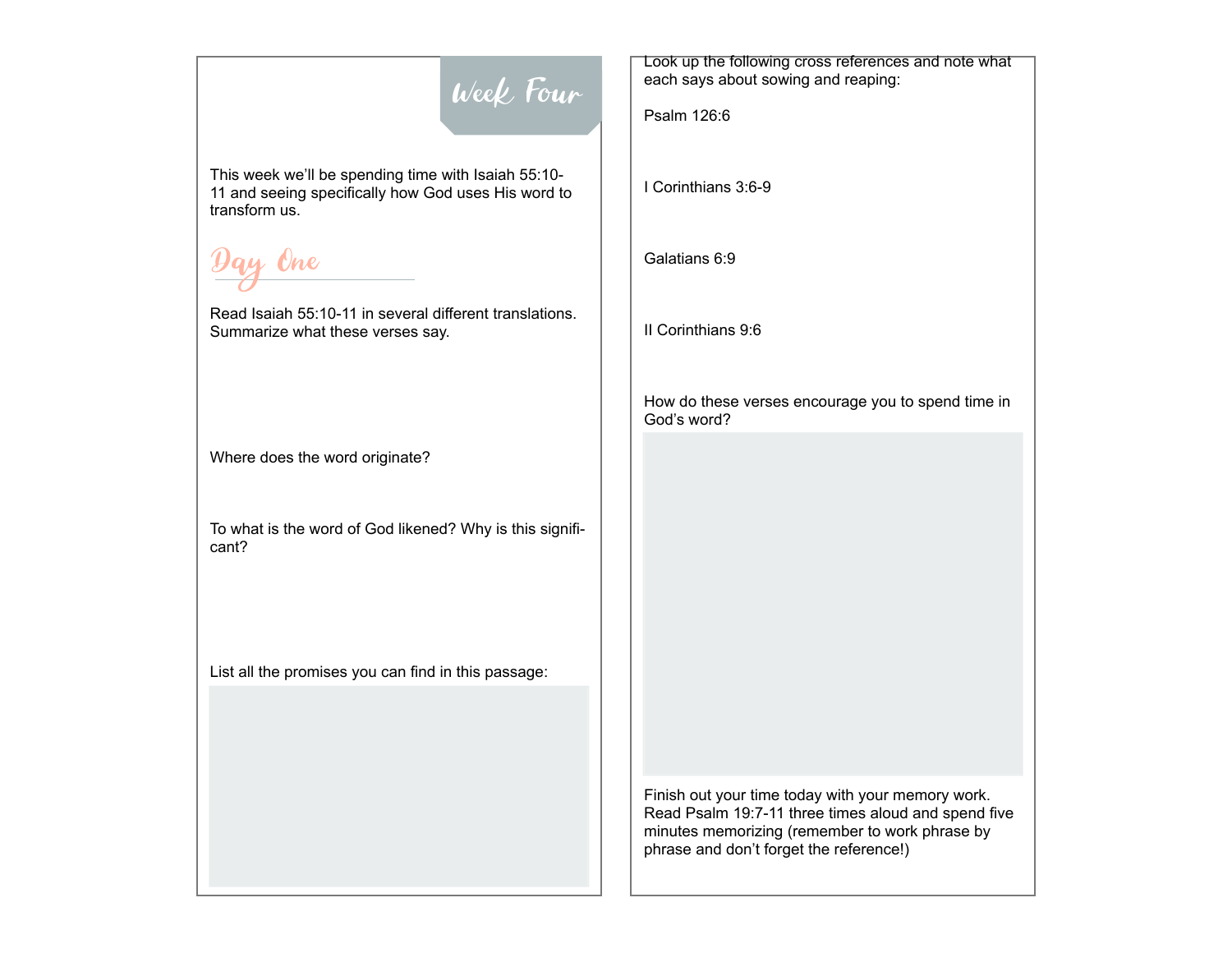

 Yesterday we saw how God's word is like rain and seed. The word is likened to several more things in Scripture. Look up each of these scriptures and list what the word is "like" and the purpose of each:

| Scripture:                    | Likened to: | Purpose: |
|-------------------------------|-------------|----------|
| I Peter 2:2                   |             |          |
| Psalm<br>119:105              |             |          |
| Jeremiah<br>23:29a            |             |          |
| Jeremiah<br>23:29b            |             |          |
| James 1:23                    |             |          |
| <b>Hebrews</b><br>$4:12 - 13$ |             |          |

Based on what you've learned from the above scriptures, describe how powerful the word of God is.

Finish your time today with your memory work. Read Psalm 19:7-11 three times aloud and spend five minutes memorizing (remember to work phrase by phrase and don't forget the reference!)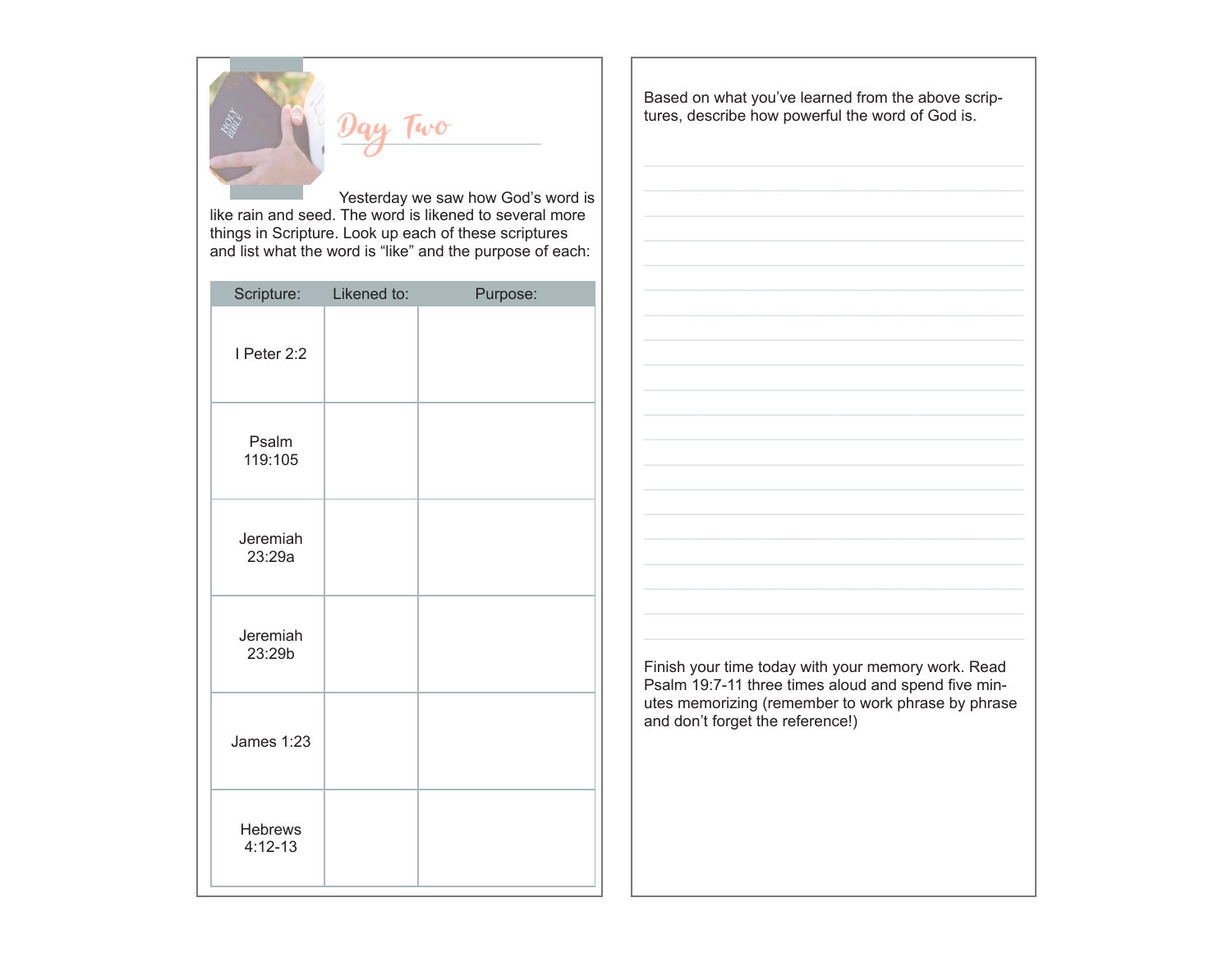## Day Three

Review the Scriptures from yesterday. Choose one of the passages to write out and meditate on. Consider using the following questions to guide your meditation.

- What is the word of God likened to? List all the characteristics of this item. What are the opposite characteristics?
- Why is God's word compared with this item?
- Who would best benefit from this particular item?
- When would this item be necessary, or even life-saving?
- In what ways is this item life-transforming?

Summarize your thoughts and findings from your time meditating today.

> Close out your time with your memory work. Read Psalm 19:7-11 three times aloud and spend five minutes memorizing (remember to work phrase by phrase and don't forget the reference!)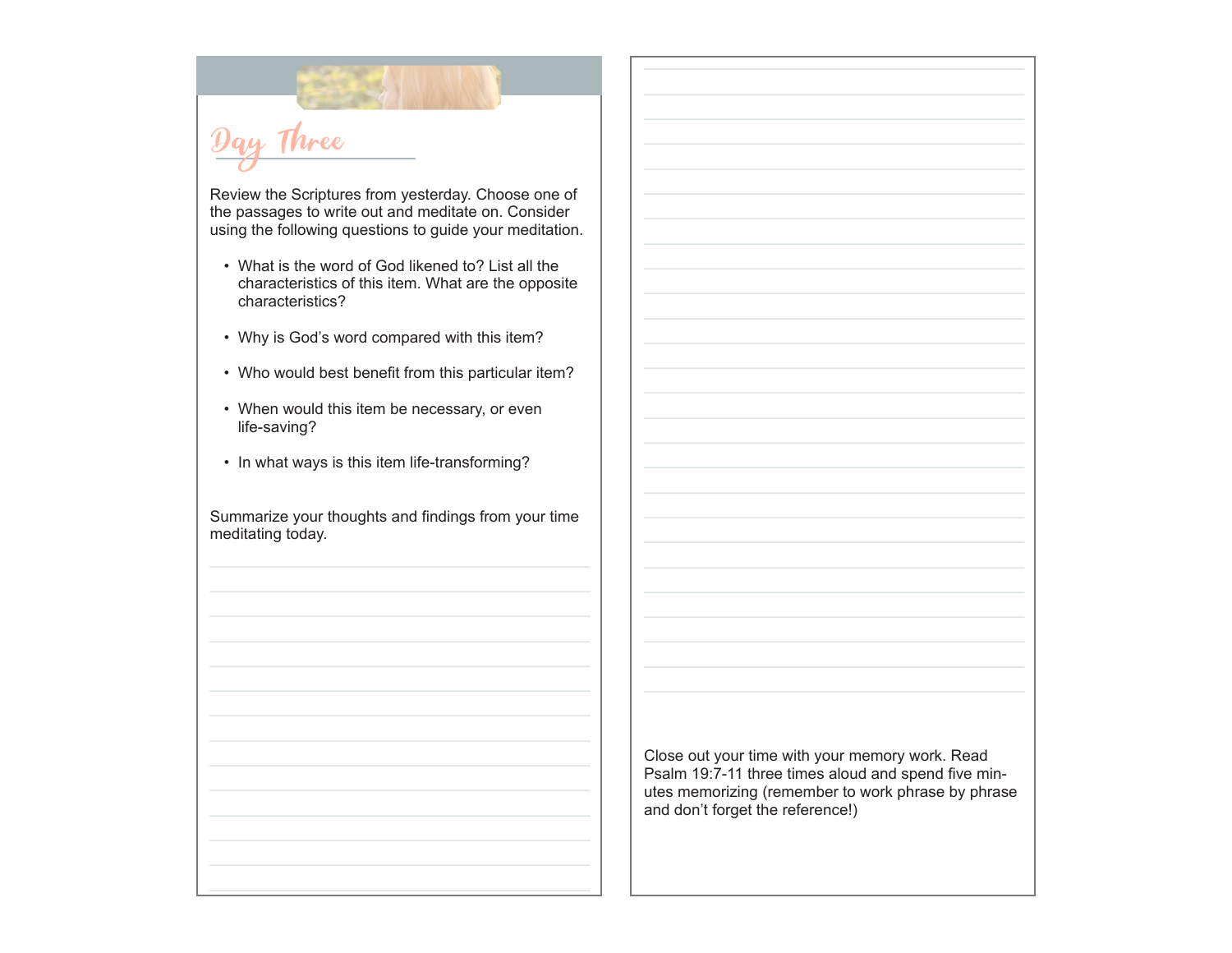Day Four

As you think about all you've studied this week, let's start to think about application. Review each of the Scriptures from Day two of this week and note the following for each passage:

Is there a promise for me to believe?

Is there a command for me to obey?

Is there a truth I need to share?

Is there an attitude or activity that I need to confess and repent of?

How does God want me to respond to what I've studied this week?

Close by completing your memory work. Read Psalm 19:7-11 three times aloud and spend five minutes memorizing (remember to work phrase by phrase and don't forget the reference!)